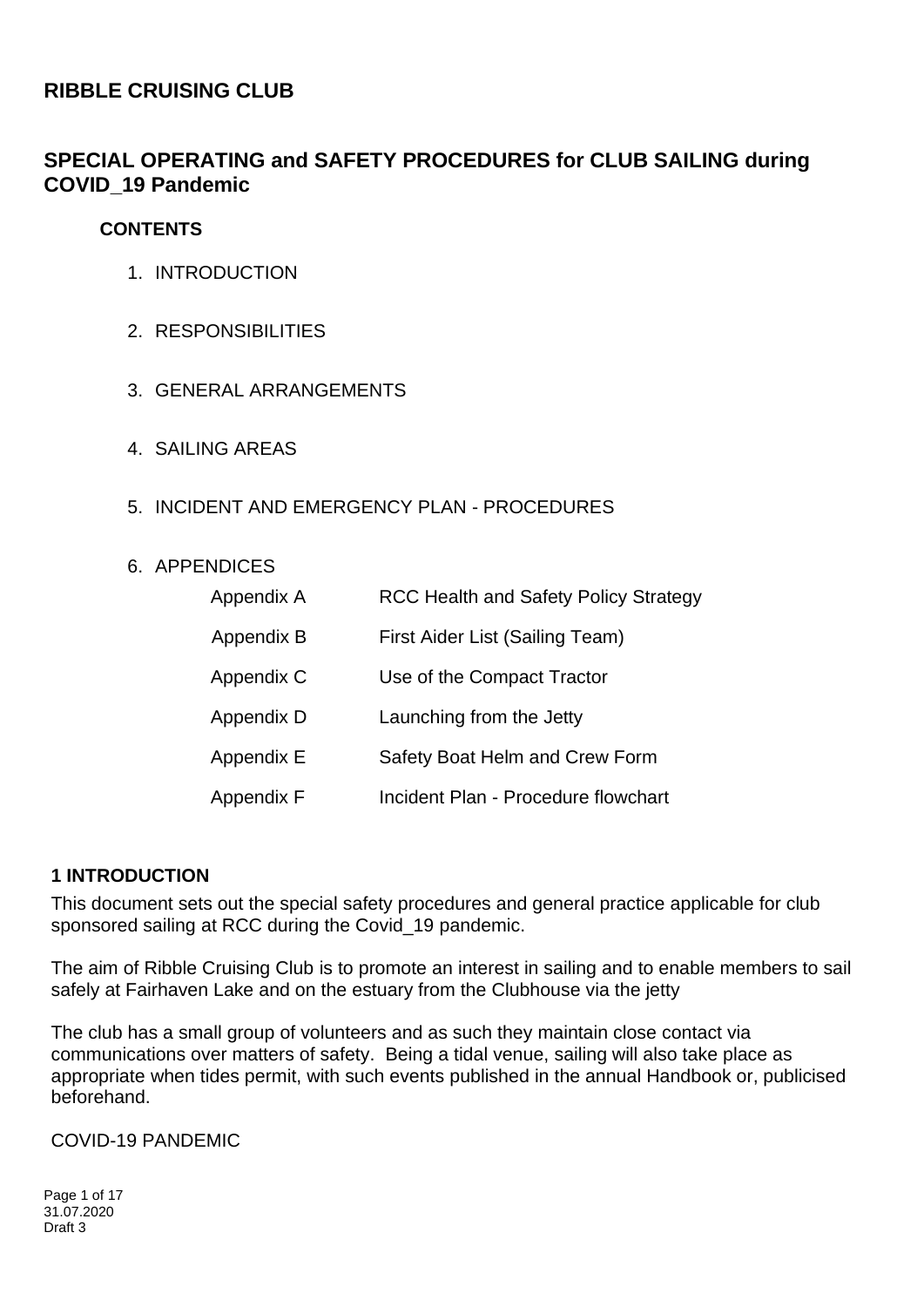The Government has now further relaxed the rules and guidance regarding Lockdown. The advice has moved from 'Stay at Home' to 'Stay Alert'.

Restrictions to access to the Club dock and dinghy tanks were lifted from Wednesday 13th May –in line with Government guidelines issued on Monday 11th May. Club Members have been advised that the Clubhouse will remain closed and that those wishing to go afloat do so entirely at their own risk and in the knowledge and understanding that the Club accepts no liability of responsibility for such activity and furthermore no safety cover was provided at that time.

Government restrictions have been further relaxed from the 3rd July, and the management of the sailing club further reviewed the guidance but did not consider it prudent to change the advice to members regarding sailing at that time.

However, the club has now reviewed its guidance and in line with guidance of HM Government and the RYA has deemed it safe to begin to provide club supported sailing at Fairhaven Lake and on the estuary.

Members accessing the grounds are still advised to Stay alert and adhere to the Government guidelines for Social distancing (2m or 1m plus mitigation) whilst on Club grounds.

### DINGHY SAILORS

Guidance for use of the dingy tank and jetty are noted below for the benefit of club dinghy sailors.

## SAILING FROM THE DOCK

*See separate instructions for cruiser sailors*

### GUIDANCE FOR DINGHY SAILORS AND USE OF JETTY

We are now able to open some of the Club's facilities. Below, and to assist club members, are guidelines for the use of the club facilities that are currently available to members only, so we can enjoy our sport safely during the current circumstances.

### **When using the Dinghy Tanks and Public Jetty please note the following guidelines which are in place for your and others safety**: -

1. You are permitted to sail with one other member of your household, or you must sail single handed regardless of the boat design.

2. When launching and retrieving you must keep to social distancing regulations of 2 meters away from anyone not from your household.

3. You must assess the conditions and your capability and only sail when you feel that it is safe to do so.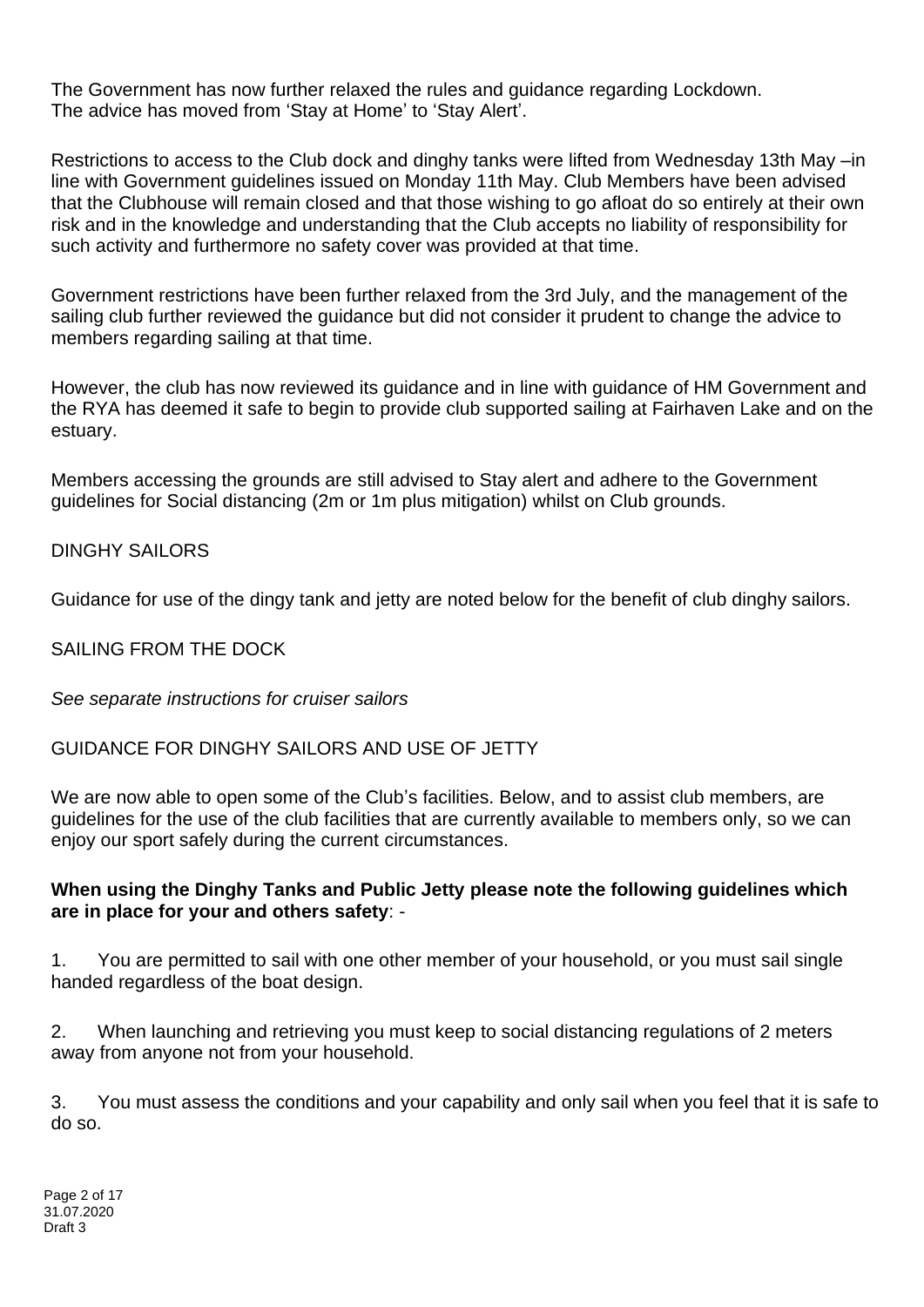4. Remember, other members will also be operating locks/latches on gates and you therefore need to ensure you have adequate hand cleanser and wipes for your own personal protection.

5. Currently there will be no washing off facility adjacent the garage, any washing off can be done from the hose reel in the eastern dinghy tank, again observing social distancing and ensuring that the hose reel is sanitised after use.

6. Please do not gather in groups of more than six to a 'bubble' and observe social distancing.

7. From a safety view point, generally the Club is not operating any safety cover, but the club may operate a safety boat on specific sailing days (TBC) If you are sailing alone ensure that a member of your family is aware of where you are and what you are doing. Also give them an approximate time you will be back home. If you can and have the facility, take a mobile phone with you as this can be tracked in case of an emergency and you can also contact others.

8. Other additional safety measure to be adopted – use a masthead float, carry a paddle, radio (if possible) long tow line in case you can get a tow from others and it is safe to do so and above all wear your buoyancy aids/life jackets.

9. Please also note that Club equipment and dinghies generally will not be available for use except by special arrangement.

10. The 'unisex' toilet on the lower ground floor is available for use. (but the remainder of the lower ground floor remains out-of-bounds)

11. A sanitation station is provided within the garage at the entrance to the lower ground floor.

As and when the situation changes, we will put revised bulletins out on the website, Facebook group and posted at the Club.

Please also refer to: -

[https://www.gov.uk/government/publications/coronavirus-outbreak-faqs-what-you](https://www.gov.uk/government/publications/coronavirus-outbreak-faqs-what-you-can-and-cant-do/coronavirus-outbreak-faqs-what-you-can-and-cant-do)[can-and-cant-do/coronavirus-outbreak-faqs-what-you-can-and-cant-do](https://www.gov.uk/government/publications/coronavirus-outbreak-faqs-what-you-can-and-cant-do/coronavirus-outbreak-faqs-what-you-can-and-cant-do)

PLEASE STAY ALERT AND FOLLOW THE GUIDELINES.

## **2 RESPONSIBILITIES**

## **2.1 Management Responsibility**

Responsibility for the management of safety within the club rests with the Main Committee of the club. The immediate responsibility for safety during organised club sailing activities carried out under the auspices of the club will be the Officer of the Day (OOD). The officer of the day is the person appointed to that position for the day by the Sailing Committee, in the absence of such an appointment it is the helm of the safety boat operating on the day.

The OOD should be familiar with the Special Covid-19 Risk Assessment for sailing on the estuary.

Page 3 of 17 31.07.2020 Draft 3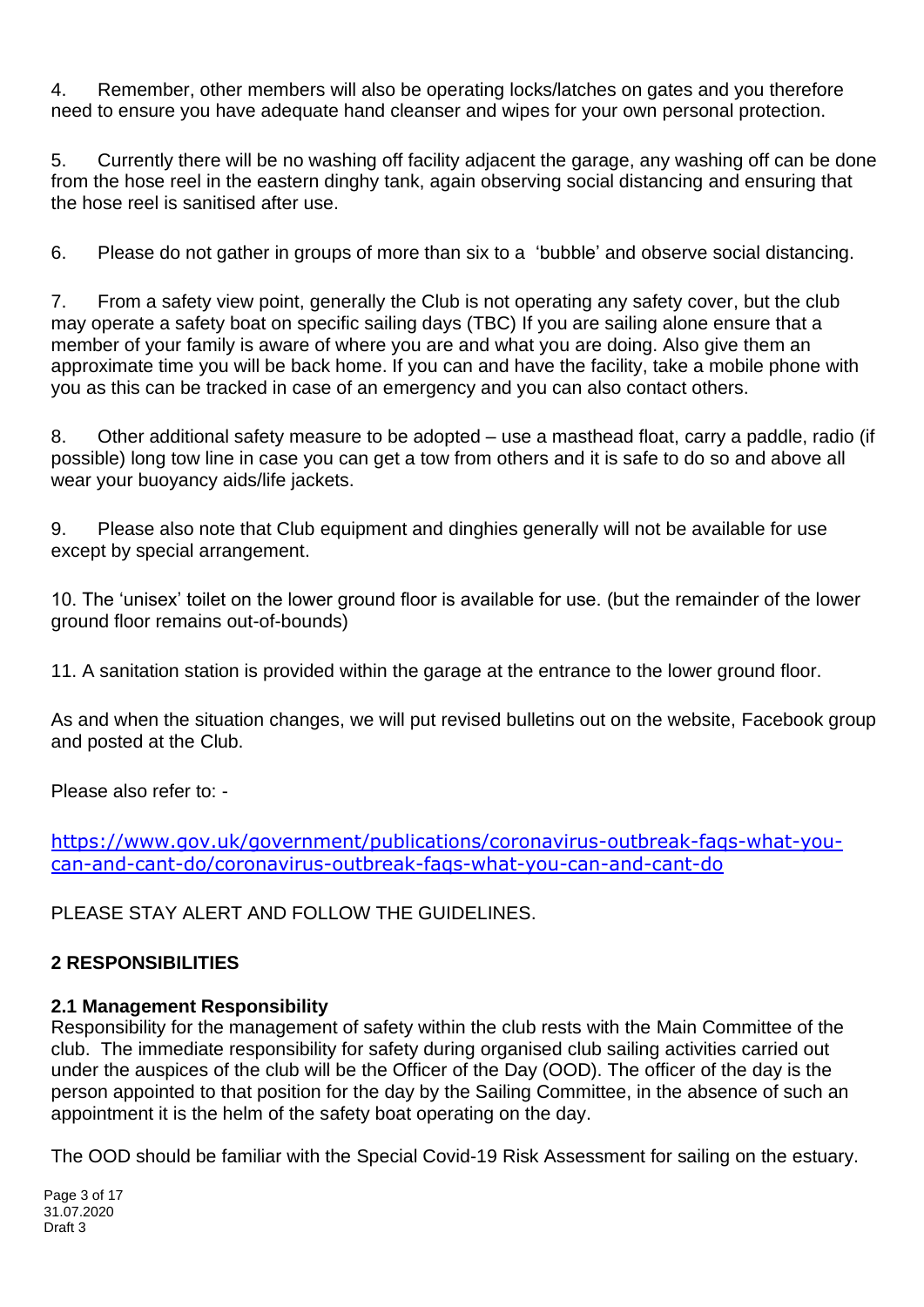## **3 GENERAL ARRANGEMENTS**

### **3.1 First Aid Box**

The club maintains first aid boxes and an Automatic External Defibrillator (AED) in the Clubhouse. It is the responsibility of the Hon. Secretary to ensure these are adequately stocked.

## **3.2 Boats and Equipment**

RCC has several Club boats which may be booked and hired for sailing. These will be maintained in good condition by the Club's Sailing Committee. Use of the club boats during the Covid-19 period is by arrangement with John Gallagher mob:07973 156150.

Hired boats, once identified, are for the exclusive use of a single person or household on that day and the person/household is responsible for its cleaning and sanitising after use. Once used, club boats and club equipment should be quarantined for a period of at least 72 hours before use by another person/household.

Members are encouraged to use mast head floats on their own boats. Mast head floats MUST BE USED on club boats whilst sailing on the estuary.

## **3.2.1 Safety Boat**

Safety Boats will have the following equipment: -

- VHF Radio
- $\bullet$  Flares<sup>1</sup>
- Paddles
- Fog warning signal  $2$
- First Aid Kit **<sup>3</sup>**
- Spare fuel can **<sup>4</sup>**
- Anchor and warp
- Knife
- Throwing line
- Towline
- Spare kill-cord
- Area Maps/Charts, tide tables and Contact Details **<sup>5</sup>**

Safety Boat helms are responsible for checking that the above equipment is present on the boat prior to launching.

### **Variations relating to safety at Fairhaven Lake**

- 1 - Not required as Fairhaven Lake is inland, not coastal
- 2 - Not required as sailing will only take place during fog-free conditions
- **3** - Only basic wound dressings required as shore support is nearby and within radio range
- 4 - Not required as there is sufficient fuel in the boat(s) to suffice for longer than a complete session
- 5 - Only aboard craft used on the River

Any powerboat used as a Safety Boat **purely at Fairhaven Lake** will be equipped as indicated in the variation above.

Occasionally this will entail a "kit-bag", containing all necessary listed equipment, being taken aboard.

Page 4 of 17 31.07.2020 Draft 3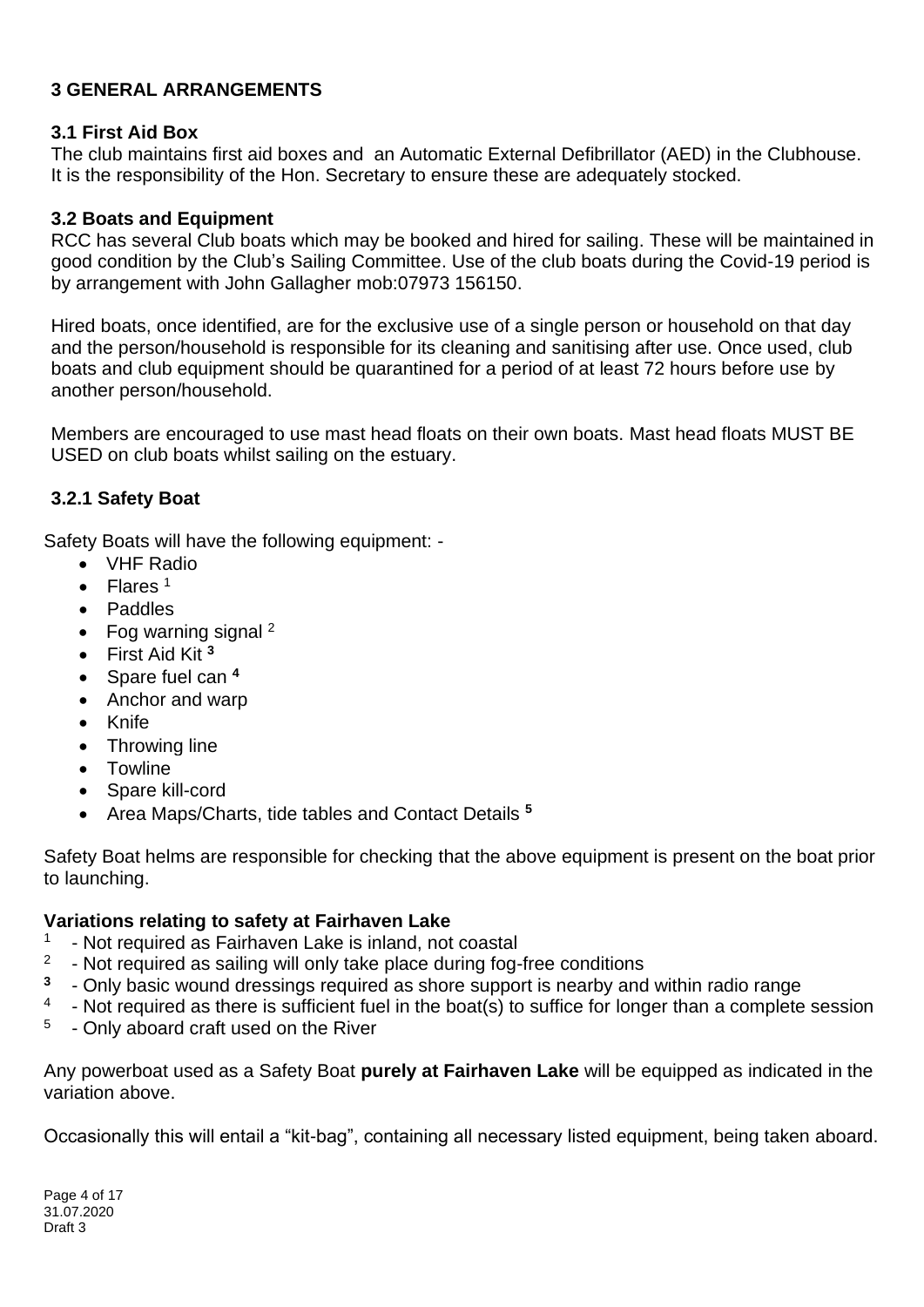This "kit-bag" will be retained in the lake boat shed when not in use.

# **SPECIAL PROCEDURES during Covid-19 Pandemic**

'Special' procedures are to be adopted whilst operating the safety boat during the Covid-19 pandemic period commencing 20.07.19: -

- 1. Safety Boat crews should not take a duty if they have any of the symptoms of Covid-19.
- 2. Safety boat crews, if not from the same household, are to read and sign a disclaimer Form (at Appendix E) accepting that they are aware of the fact that they are likely to be compromising the HM Government's guidance on Social Distancing.
- 3. The helm of the safety boat is by default the Officer of the Day (OOD) if no other OOD has been appointed by the Sailing Committee, and is responsible for those duties attributable by the regulations within the club's handbook and special requirements noted elsewhere in this document.
- 4. 2 Crew Operation must be upheld at all times
- 5. Only Helms that have a PB2 Certificate may operate the Safety Boat.
- 6. Crews Must be 'able-bodied' persons. (capable of dragging a person out of the water single handed)
- 7. PPE in the form of full-face Balaclavas should be worn.
- 8. A declaration of acceptance of risk must be signed by crews prior to operation. (see Appendix E of this document)
- 9. A Dry Bag containing Sanitizer, Masks & Disposable Gloves must be carried at all times on the safety boat (Yellow Dry Bag).
- 10.Tractor should be used for launch and recovery to help to comply with social distancing requirements. Given the increased numbers of people using the promenade marshalling assistance should be provided for the Tractor Driver by SB2 Helm / Crew or adult dinghy sailors.
- 11.On recovery 2 persons required amidships and 1 at the bow to recover to trailer (Launch & Recovery by Helm, Crew and separate Tractor Driver)
- 12.Safety Boat must be sanitized with SurSol spray at end of use.
- 13.Safety Boat Radio Installation to be wiped with Anti Bac Wipes at end of use.

All Sailing Dinghies used will be checked for completeness by the OOD of the day, prior to use. Any issues must be corrected, or an alternative boat used. Warning labels will be attached to boats not fit for purpose and reasons noted on the 'Repairs' whiteboard in the Garage in the Clubhouse.

## **3.3 Safety Boat Ratios – Dinghy**

Page 5 of 17 31.07.2020 Draft 3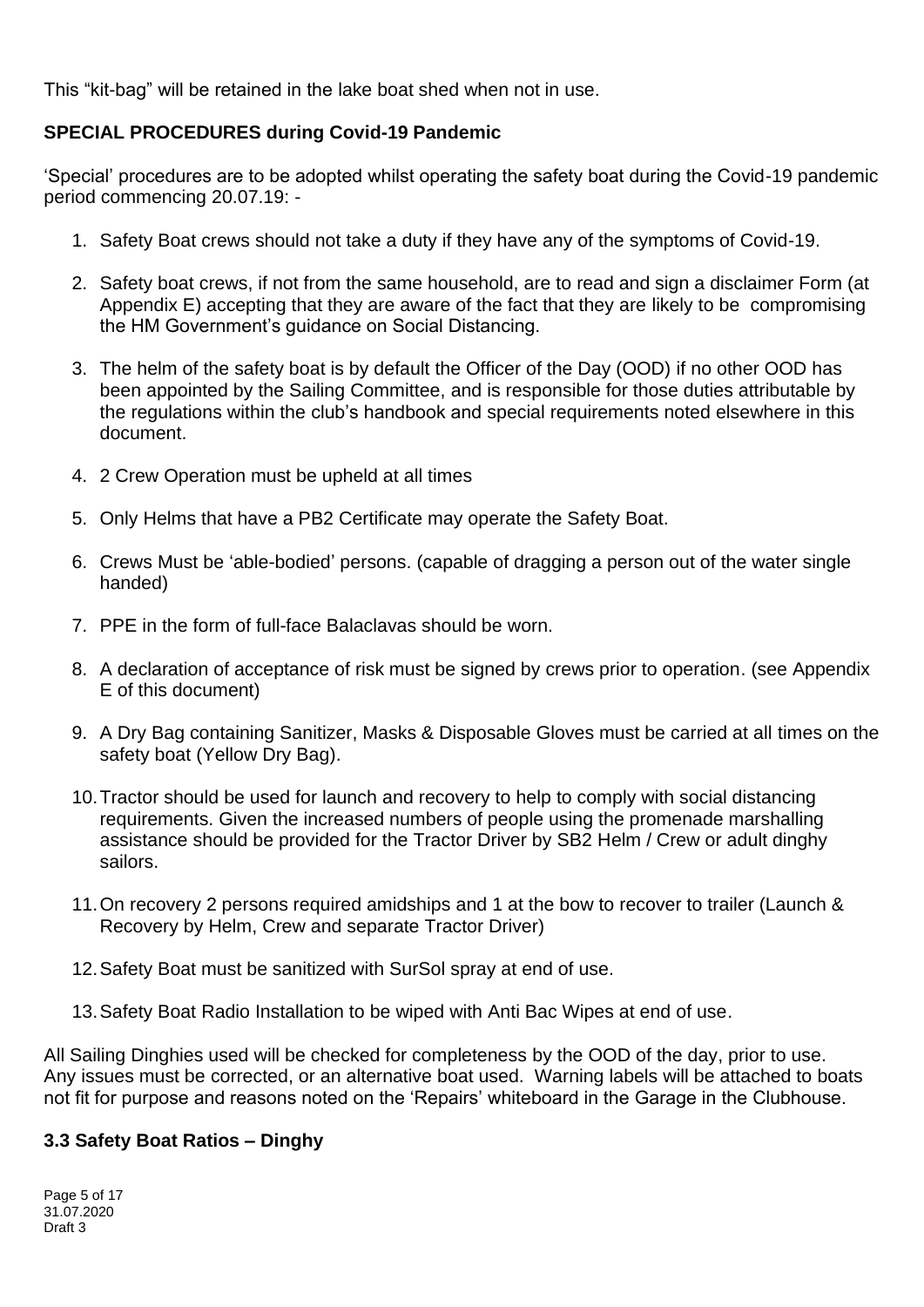The HM Government guidelines dictate that only six 'bubbles', each containing household members can gather in one place. The sailing committee has determined that for safety and space reasons (and mindful of any public) on the jetty a maximum of 2 other 'bubbles' can launch with the safety boat. Further launches can take place when these have cleared, up to the maximum of six boats monitored by the single safety boat.

The same procedure for recovery of dinghies is to be applied in reverse such that no more than three boats are on the jetty at any one time.

# **4 SAILING AREAS**

It has been determined that to reduce risk organised club sailing should only take place if the wind speed gusts on the estuary is below 15kts (17.25mph) as measured on the club weather station.

Members are encouraged to use the area between V buoy to the west and race mark number 11 to the east. It is recommended that after high water sailing is restricted to the area to the east of mark number 6 (to enable boats to easily reach the jetty across the ebbing tide if the wind drops)

The OOD shall make a record of the names of all those afloat.

### **5 INCIDENT AND EMERGENCY PLAN**

A visual representation of the emergency plan is clearly displayed within the lobby of the clubhouse and available (in the Safety Kit) aboard each Safety Boat in all sailing Areas. A copy is also attached to the wall of the race box. Refer to Appendix F for the incident plan.

### **5.1 Definitions**

A **Minor Incident** is defined as an incident or accident that can be managed within the level of skills and training of the RCC personnel present without the need for external emergency assistance.

A **Major Incident** is defined as any incident requiring the support and intervention of external emergency organisations e.g. Ambulance, Coastguard, etc.

## *Any Minor Incident may develop into a Major Incident – extensive communication is essential.*

### **5.2 Incidents and what to do with a Near Miss**

### **An "Accident and Near Miss" book will is kept at the First Aid Point in the Clubhouse galley.** *All accidents and 'near misses' should be recorded in this book.*

Serious accidents - those which require professional medical assistance - must be reported to the Sailing Committee chair person and the Management Committee.

The purpose of recording near misses is to evaluate situations that could be expected to develop into incidents, thus incorporating 'lessons learned' to avoid repeating, wherever possible, similar situations.

A limiting factor on numbers afloat may be imposed "on the day" so that, if necessary, all can be accommodated either in the Safety Boat, or transported aboard additional towed dinghy or dinghies.

### **5.2.1 Minor Incidents**

In the event of a Minor Incident occurring on the estuary and the **Safety Boat** is present: -

Page 6 of 17 31.07.2020 Draft 3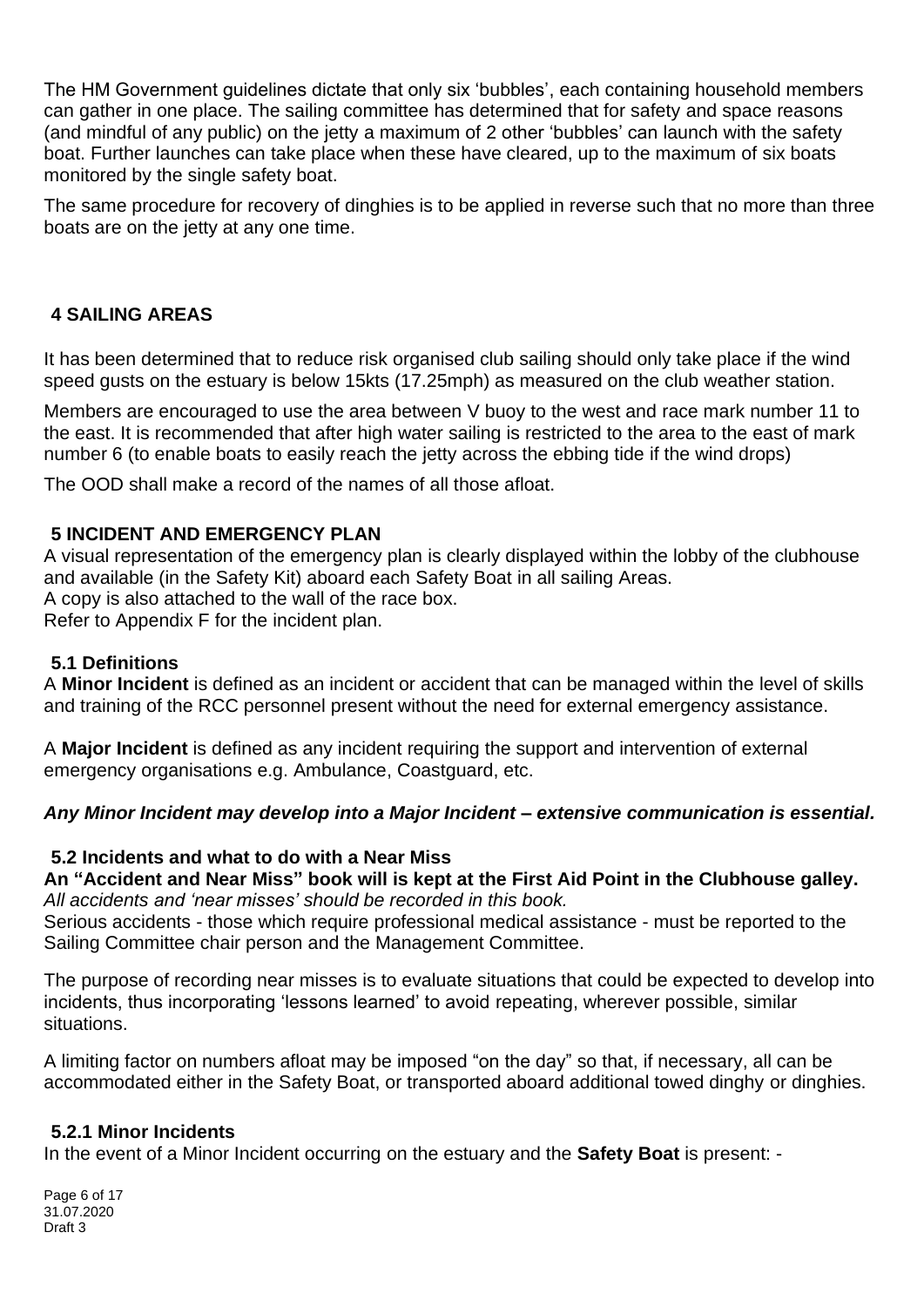- Sailing will cease immediately, and all dinghies not involved will be directed to the closest safe place on the North Shore.
	- First Aid or assistance can then be rendered as required.
- The individual in the priority list (to be found on the emergency plan flow chart) should be informed at the earliest opportunity.
- The decision whether to re-commence sailing should be carefully considered. If it is decided that sailing should *not* re-commence all sailors should return together to base.
- **No person should be left afloat without safety cover outside normal operational range.**
- On return to base further assessment of appropriate secondary actions should be undertaken and a report completed in the accident book as soon as is practicable.

Recovery of equipment is not an immediate consideration.

In the event of a Minor Incident occurring at Fairhaven Lake

- Sailing will cease immediately, and all dinghies not involved will be directed to a safe part of the shore (away from the sloping concrete sides).
	- Any casualties shall be taken to the shore and treated there.
- The nominated alternative contact (see flowchart) should be informed at the earliest opportunity.
- Further assessment of appropriate secondary actions should be undertaken and a report completed in the accident book as soon as is practicable.
- Recovery of equipment is not an immediate consideration.

# **5.2.2 Major Incident**

In the event of a Major Incident occurring on the estuary, *under all circumstances*: -

- Sailing will cease immediately, and all dinghies not involved will be directed to the closest point on the North Shore.
- A 'Pan-Pan' (No immediate danger to life) or 'Mayday' call should be made (channel 16), as appropriate (see laminated instructions aboard Safety Boats).
- First Aid or assistance can then be rendered as appropriate.
- The nominated alternative contact (see flowchart) should be informed at the earliest opportunity by local VHF channel.
- **No person should be left afloat, unattended by safety cover outside normal operational range.**
- Act upon guidance/instructions received as a result of the emergency call.
- Recovery of equipment is not an immediate consideration.

In the event of a Major Incident occurring at Fairhaven Lake, under all circumstances: -

- Sailing will cease immediately, and all dinghies not involved will be directed to the closest safe place on the shore.
- The emergency services shall be alerted by a '999' call. On making contact, the exact address of Fairhaven Lake *(available on laminated card with lanyard inside shed door)* to be given to ensure the emergency services are directed to the correct spot. (*See Appendix K)*
- Any casualties shall be returned to the shore and treated there.
- First Aid or assistance can then be rendered as required.
- The alternative contact (see flowchart) should be informed at the earliest opportunity.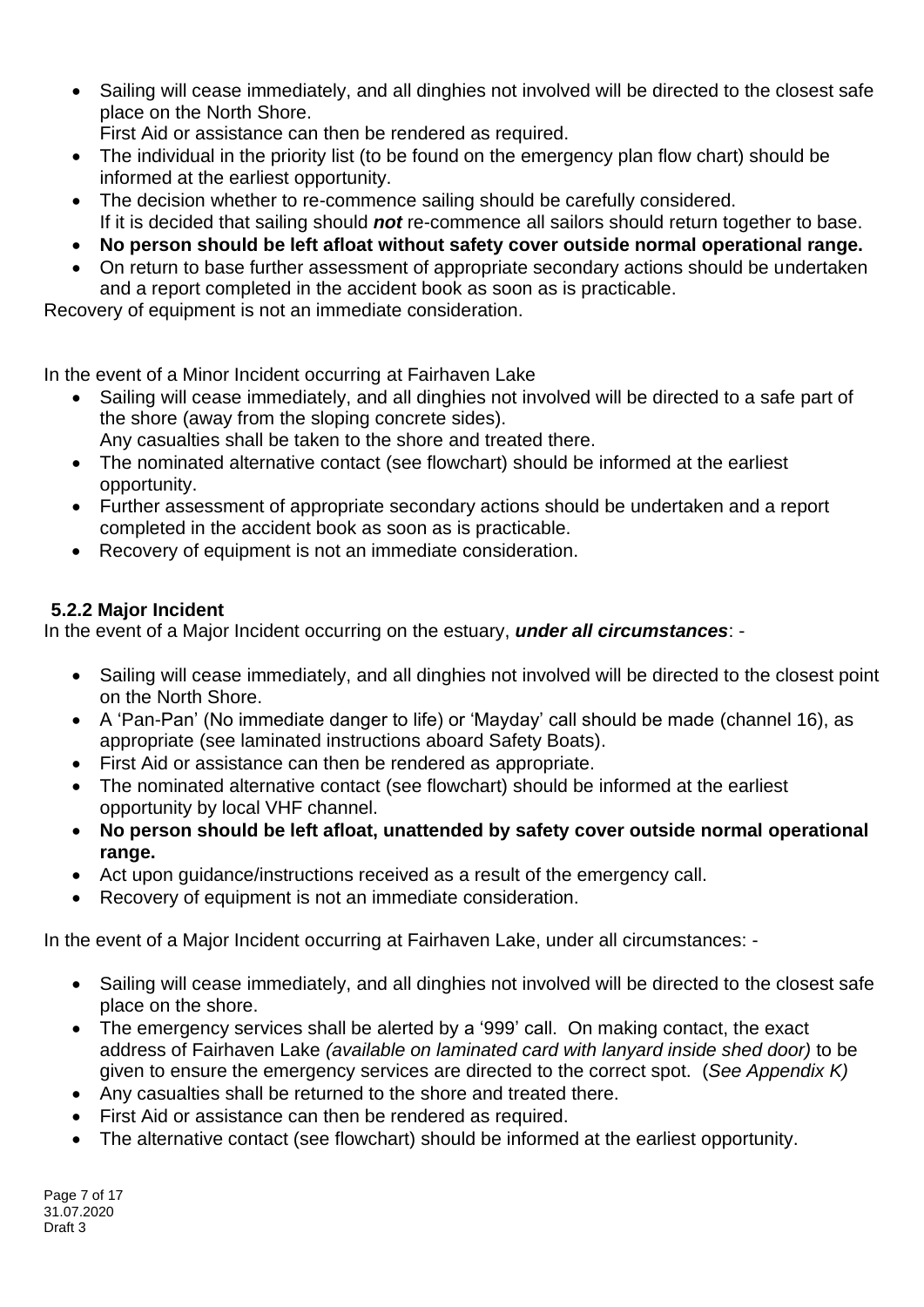Once an incident is under control, the following steps should take place:

- Access to the club/shore area should be controlled to prevent bystanders intruding.
- No public statements should be made.
- A specified person should be appointed to record the incident in the accident book as soon as is practicable. This may require recording evidence from witnesses – as near the time of the event as possible.
- The person in charge will then dictate what further steps should take place, including involving the RYA Sailing Department and the Management Committee of RCC.

## **5.3 Communication Methods**

**In Sailing Areas on the estuary** *the order of use of communication equipment in an emergency is*:-

- 1. Fixed VHF
- 2. Mobile VHF
- 3. Landline from Clubhouse
- 4. Mobile Telephone (if available and to be seen as a method of last resort)

**At Fairhaven Lake** *the order of use of communication equipment in an emergency is: -*

- 1. Mobile VHF on local channel to communicate with the shore party.
- 2. Mobile Telephone by shore party it is the OOD's responsibility to ensure that a charged phone is available ashore for emergency use.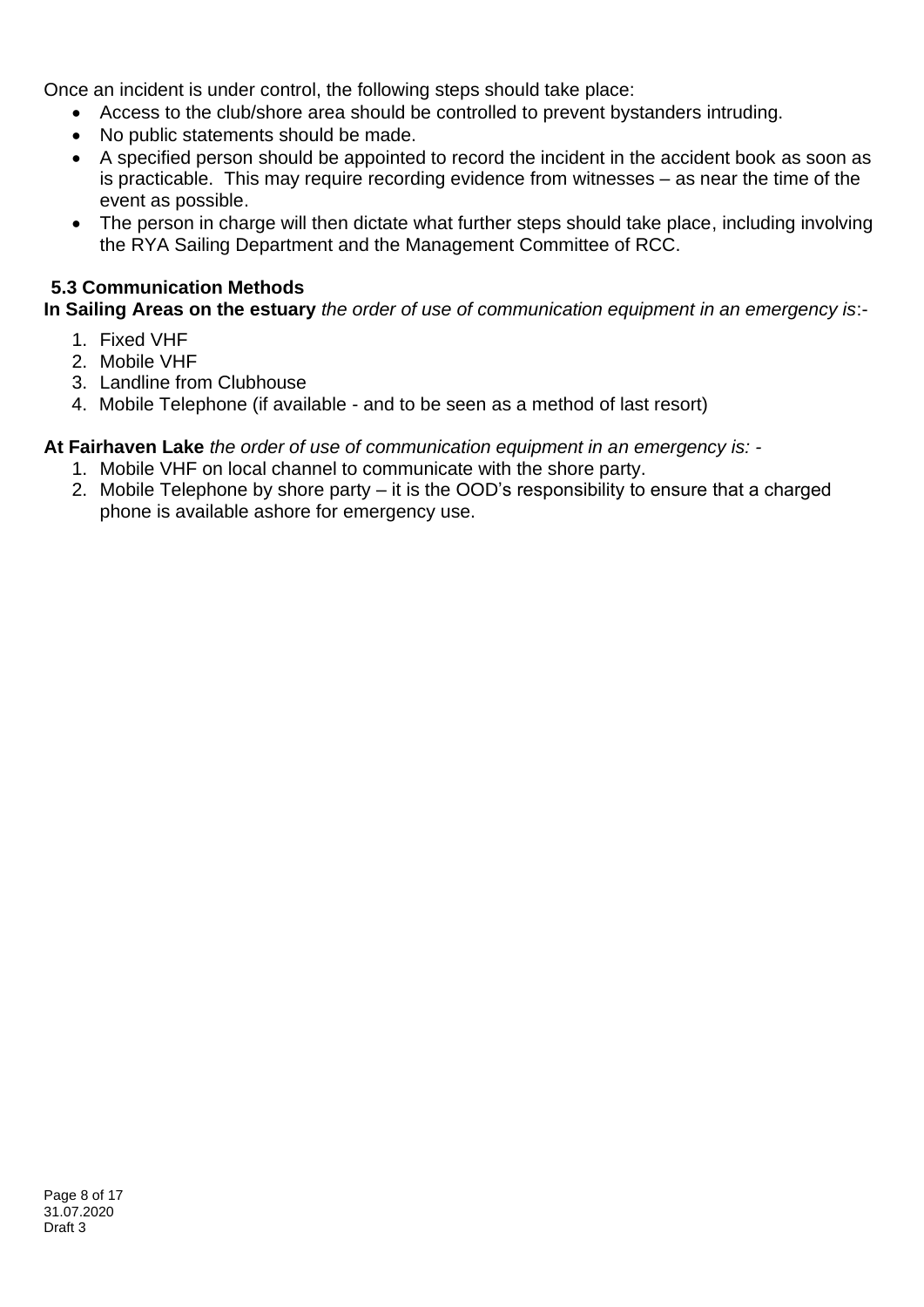# **Appendices:**

| Appendix A | <b>RCC Health and Safety Policy Strategy</b> |
|------------|----------------------------------------------|
| Appendix B | First Aider List (Sailing Team)              |
| Appendix C | Use of the Compact Tractor                   |
| Appendix D | Launching from the Jetty                     |
| Appendix E | Safety Boat Helm and Crew Form               |
| Appendix F | Incident Plan - Procedure flowchart          |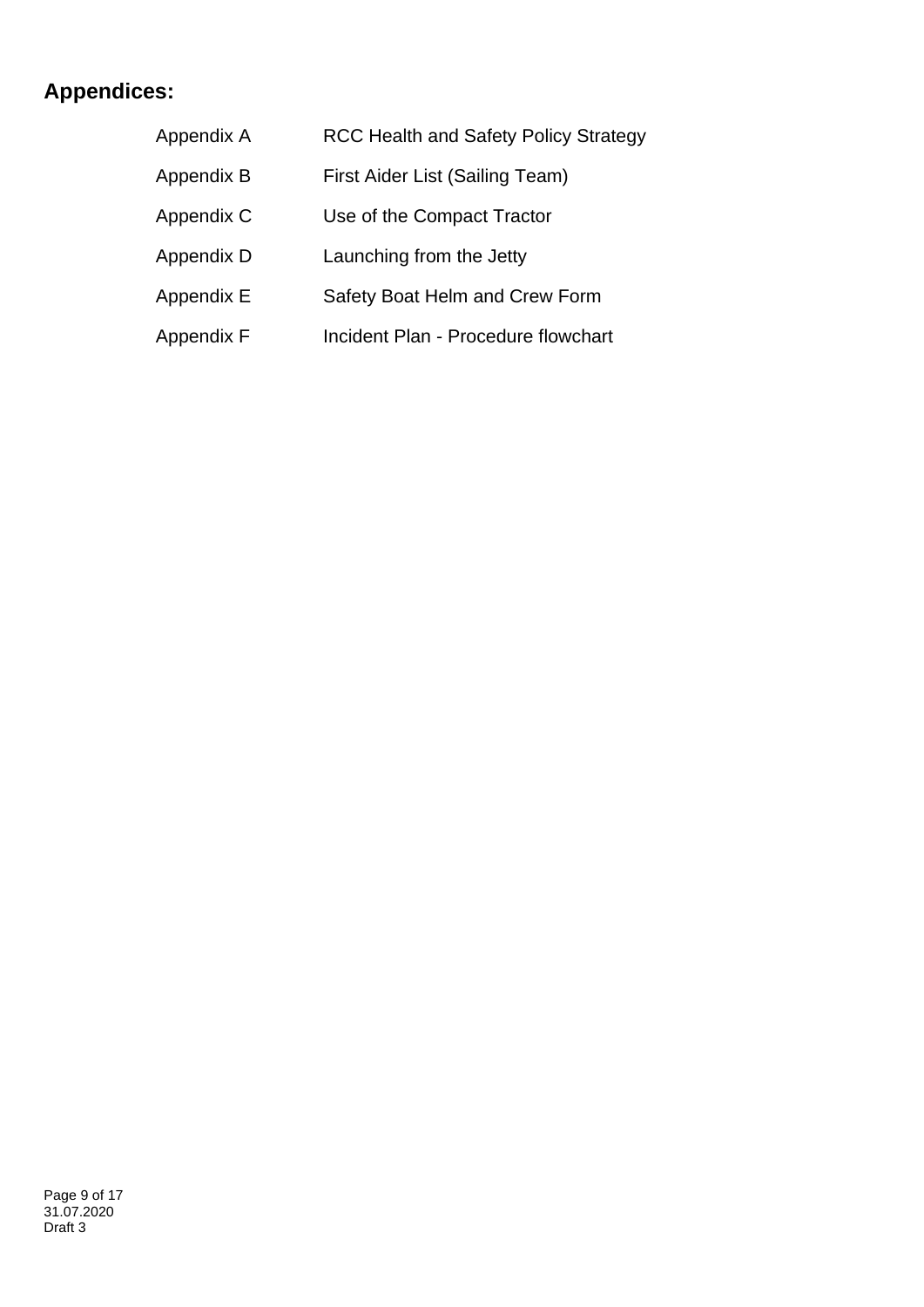# **Appendix A – RCC Health and Safety Policy Strategy**

## **HEALTH and SAFETY POLICY STRATEGY**

- 1. General statement of safety policy.
- 2. Assessment of risks.
- 3. Accidents and Hazards. Recording and reporting.
- 4. Emergency procedures.
- 5. Instructor Sailing.
- 6. Equipment Maintenance and Inspection.
- 7. Annual Review.

# **1. RCC – HEALTH and SAFETY POLICY STRATEGY.**

- 1.1 The Safety of all members and persons visiting RCC is the highest priority. All Club members must at all times take appropriate action to ensure the safety of all persons on RCC property or areas used by RCC for sailing.
- 1.2 The RCC Main Committee has overall responsibility for Safety on RCC property, but may delegate individual areas of responsibility to "Nominated Persons or Office Holders".
	- An up-to-date list of same is to be displayed on the Club Notice Board.
- 1.3 Individual members have a particular responsibility for ensuring their own personal competence and safety in the conditions prevailing at the time. They should be aware of Club Rules regarding the right of the OOD to order "Abandon Racing", or "All boats off the water".
- 1.4 Nobody must interfere with or misuse any equipment or materials provided in the interests of members' safety and welfare.
- 1.5 To ensure the safety of all persons on RCC property all members are requested to co-operate with this Policy and Club Rules.
- 1.6 All members should receive adequate information, instruction and sailing to enable them to avoid risks, and to contribute to their own and the safety of all visitors whilst on RCC property. Members should not use equipment or machinery unless they are familiar and competent with its operation. All faults should be reported to the listed Nominated Person.

Repairs should not be attempted unless they are authorised.

### 2. **ASSESSMENT and CONTROL of HEALTH and SAFETY RISKS.**

The following points were considered when drawing up the Health and Safety Statement Policy and Club Rule

- 2.1 Overall safety for persons on club property and other areas used by RCC for sailing.
- 2.2 Members' capabilities.
- 2.3 Weather conditions and the need to abandon racing/sailing.
- 2.4 Dangers of drowning and hypothermia.
- 2.5 Possession of adequate personal and boat buoyancy.
- 2.6 Availability of Safety Boat cover and equipment.
- 2.7 Availability of Trained Rescue Personnel.
- 2.8 Dangers of fire.
- 2.9 Responsibilities for individual areas and items of equipment.

# **3. ACCIDENTS and RISKS TO SAFETY.**

3.1 Accidents

All injuries must be recorded in the **Accident Book kept adjacent to the First Aid Box, in the galley area**

- 3.2 First Aid Boxes
	- Located as follows
	- Galley area
	- Rescue Boat Containers.
	- Just inside clubhouse entrance lobby.
	- Within the storage box at Fairhaven Lake
- 3.3 First Aiders

A current list of qualified First Aiders is kept with the Sailing Principal; with the first aid box in the galley; on the Sailing Notice Board.

- 3.4 The Sailing Principal must make regular checks of the Accident Book, so that the cause of any Accident can be investigated and steps taken if necessary to improve safety.
- 3.5 Risks to Safety

On finding any Risk to Safety, members should submit a Hazard Report to the respective Nominated Person so that action can be taken to eliminate the Risk.

Page 10 of 17 31.07.2020 Draft 3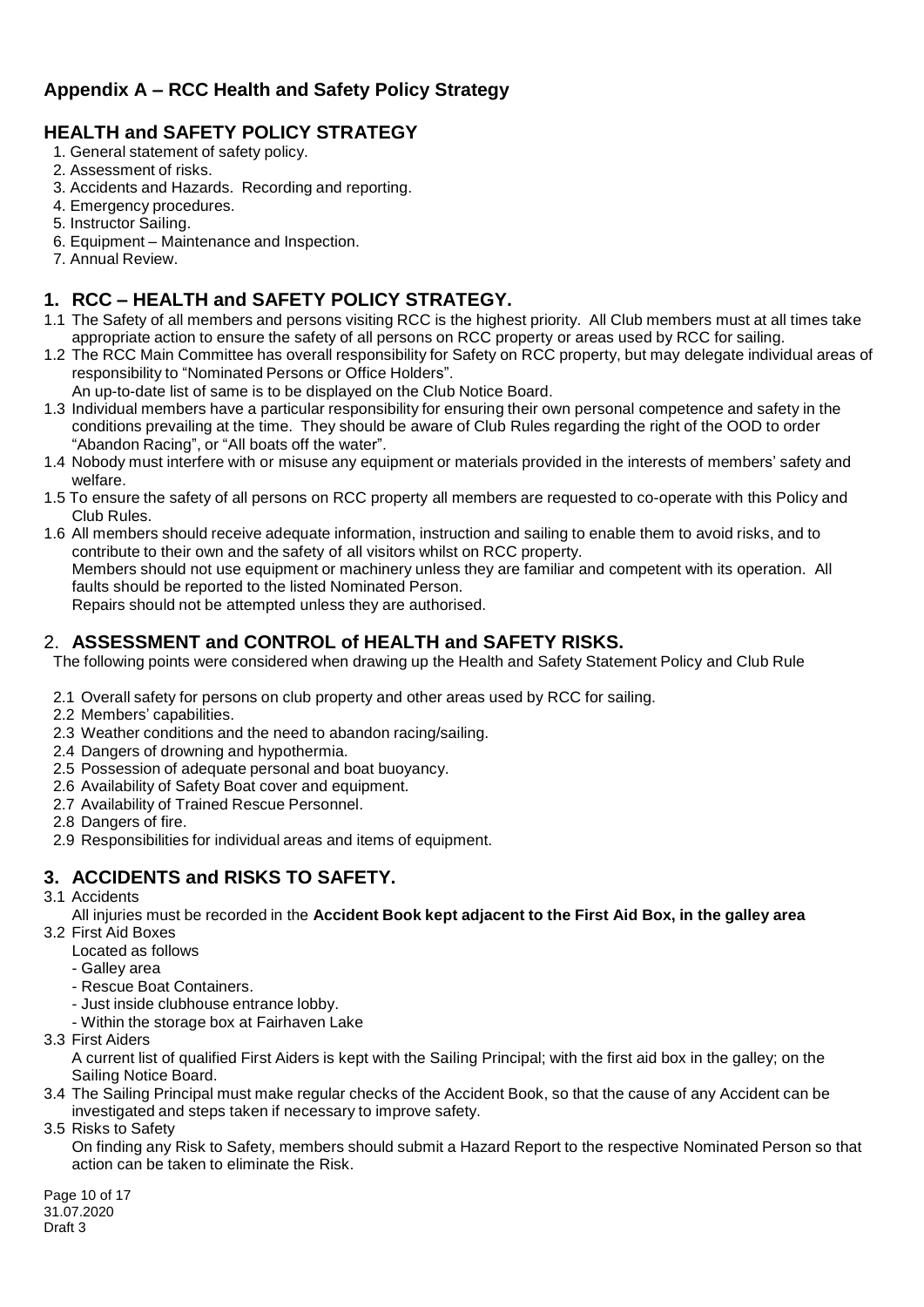## 4. **EMERGENCY PROCEDURES**.

### 4.1 RESCUE BOATS

A fully equipped rescue boat is to be available at all times when organised sailing takes place. To be double-crewed whenever possible.

Kill cords to be used at all times.

4.2 KIT TO BE CARRIED

Refer to Operating and Safety Procedures document for Safety Boat equipment list.

4.3 FIRE/EXPLOSION

In the event of a fire or explosion within the dinghy compound, all persons should evacuate the affected area and assemble in the adjacent RNLI car park.

The emergency services should be contacted by telephone stating:

**Location** – **Ribble Cruising Club** 

Central Beach Lytham

**The problem** - Expressed clearly and succinctly

Gate opened (if still locked) pending their arrival

Attempting to extinguish fires should only occur if this can be done without endangering oneself.

Fire exits from the clubhouse must be clearly marked and kept clear of obstruction at all times.

### **5. INSTRUCTOR SAILING.**

5.1 Sailing and ratios of Students to Instructors to comply with RYA guidelines for all RYA courses.

5.2 Refer to Operating and Safety Procedures document for additional RCC limitations that apply.

### **6. EQUIPMENT.**

Nominated Persons/Office Holders are responsible for items listed below, and for ensuring that safety checks are carried out.

### **Chairman Fabric Committee.**

Club buildings including outside walls and roof of race-box, changing rooms and safety boat garage. Electrical supply.

Water supply and drainage. Telephone

### **Chairman Sailing Committee**

Dinghy compound, walls, railings and gates. Jetty. Race Marks Rescue Boats, outboard engines, and their RYA listed equipment. Fuel store and supplies for outboards Club boats and their equipment.

### **House Committee Chairman.**

Kitchen area and food cupboards. Vacuum cleaner. Fire extinguishers and fire blanket. First Aid kit(s).

Frequency of inspection – As per check lists.

## **7. ANNUAL REVIEW.**

- 7.1 The Health and Safety Policy and Club Rules shall be reviewed annually between October and December so that whenever possible, revised safety matters can be implemented prior to the start of the season and notification included at the AGM and published for members.
- 7.2 The RYA Sailing Centre Operating Manual must be similarly reviewed to be kept in line with current RYA guidelines and the Centre Inspection Report Form.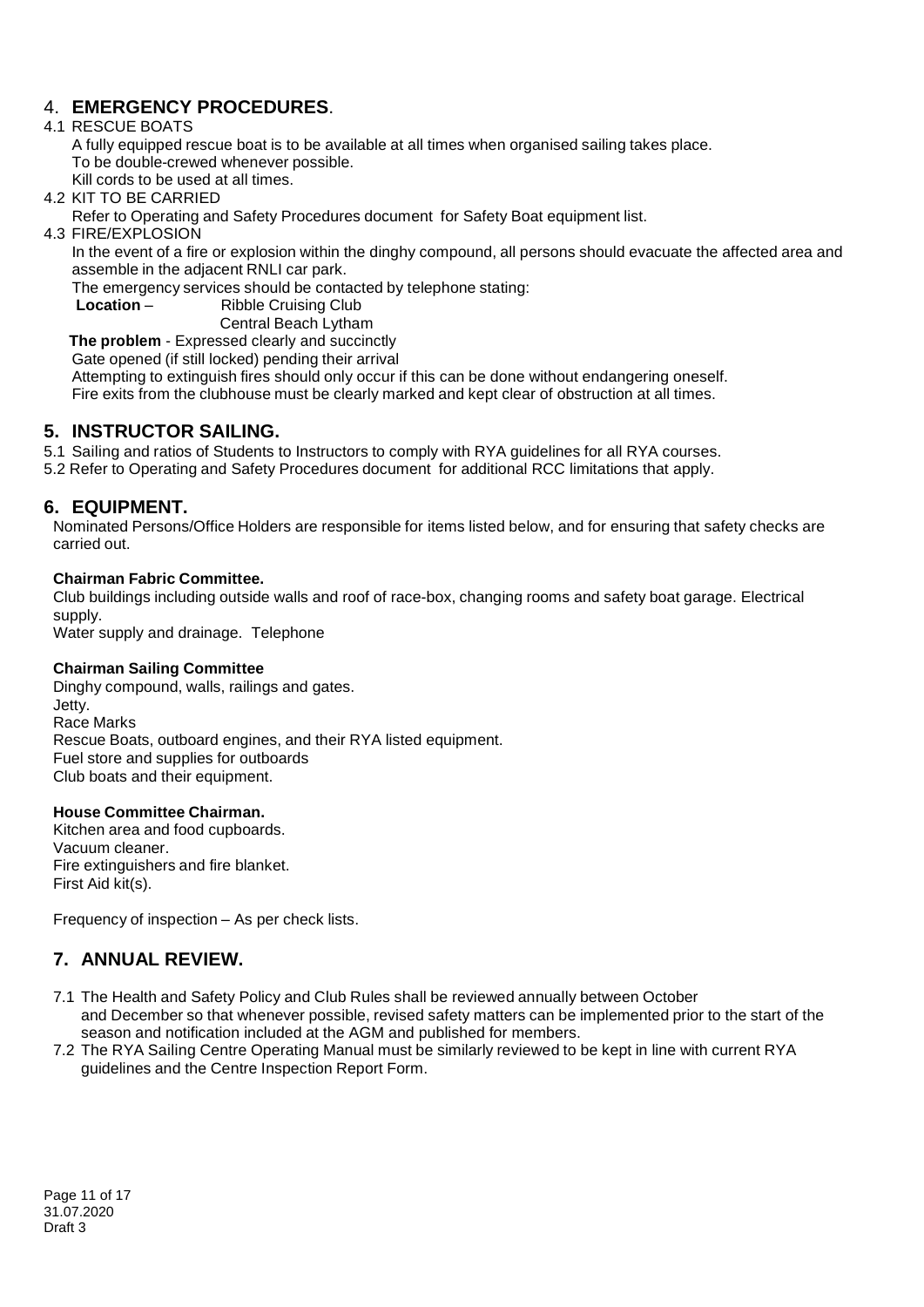

All of the following Members have a valid First Aid certificate

| Rob Jarman            | Dani Begley         |
|-----------------------|---------------------|
| <b>Richard Elsdon</b> | Nick Elsdon         |
| Pete Pollock          | Jake Begley         |
| <b>Simon Begley</b>   | Lewis Richardson    |
| <b>Martin Knott</b>   | Jeanette Richardson |
| Angela Begley         |                     |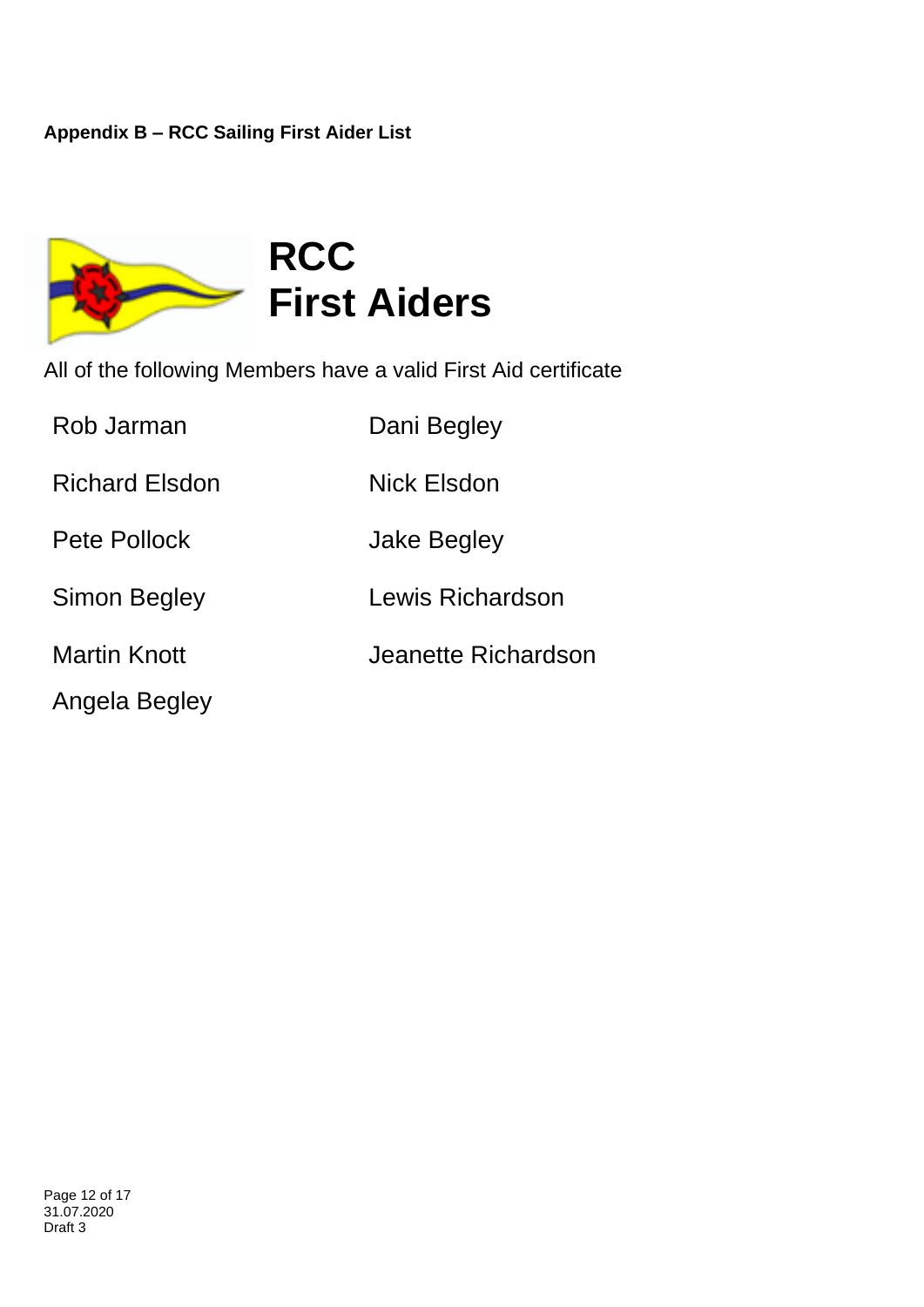### **Appendix C – Use of the Compact Tractors to transport boats The compact tractor**

Boats kept in the dinghy tanks can be towed using the compact tractor(s) kept in the garage on charge, ready for use. The tractor(s) is "taxed and insured" for use on the public highway and this means we can tow boats from the RCC site to and from the jetty. **All drivers need to be accredited by the Club before towing any boat.** When the tractor is left unattended, either in or out of the garage, the keys are kept under the driver's seat, not in the ignition. The tractor is to be parked in the dinghy compound whilst boats are sailing and not to be left on the jetty or around the RNLI garage.

The tractor is to be only used by a single driver for the day.

The tractor is set up with several towing attachments/devices and the driver must select the appropriate fitting for the trolley being towed.

# **Towing boats at the start of sailing**

At the start of the session boats will be transported from the dinghy tanks along the Promenade and down to the jetty, passing the Inshore Lifeboat Station.

When towing boats we are in close proximity to members of the public, who have access to all areas where boats are likely to be manoeuvred, once clear of the Clubhouse and tanks. All care must be taken to avoid causing possible injury or harm to them or their belongings as we tow boats either with, or without, the tractor. Potentially there are a great number of dogs and children using these areas, putting themselves at risk when they approach trolleys and boats.

As the jetty is restricted in width we aim to give way to others, or, to make sure that they are appropriately aware of the need to keep clear of our equipment and keeping clear. Boats are usually prepared for launching before reaching the jetty. They can be towed towards the end of the jetty above the high water-line prior to being launched over the side of the jetty. Once the tractor has delivered a trolley it will return to collect another boat for launching or be left at the RCC base.

Generally boats can be launched from approximately one-and-a-half to two hours before High Water.

# **Recovering boats at the end of sailing**

Dinghies need to be landed at or near the jetty while there is still enough water to access the jetty.

The OOD will indicate when boats need to be out the water and only after all dinghies are landed will the Safety Boat be taken off the water.

## **For this reason, it is important that helms respond without delay when told to return to base.**

Once landed at the jetty the boat's trolley is collected either by a crewmember or with support from the shore party. Boats are moved to one of the passing places to ease passage for members of the public and make it easier for the tractor to collect them.

Boats are collected and towed back to base with the same degree of care as when taken to the water.

The Safety Boat will be the last to make the return journey. Once there, the boat is cleaned and returned to the garage before returning the tractor and putting it back on charge.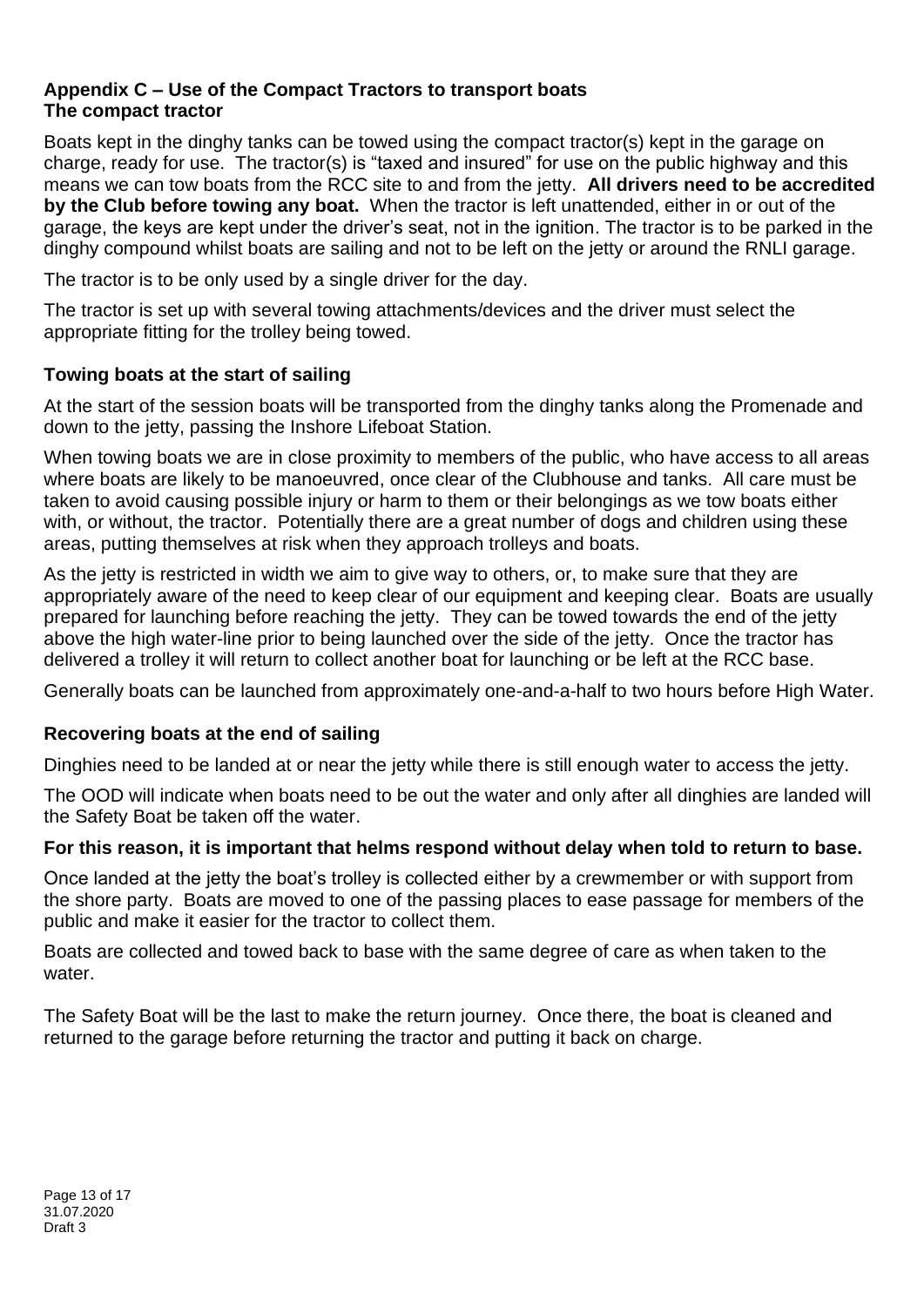# **Appendix D – Launching from the Jetty**

# *Only persons on the RCC 'approved driver list' are permitted to drive the launching tractor.*

The Promenade and jetty are public areas and caution must be exercised when moving boats in the vicinity of members of the public.

Launching:-

- **The Safety Boat should be launched first and made ready to operate, complete with crew.**
- **It is the responsibility of the crew to ensure that all essential items of equipment are aboard, and that sufficient fuel is carried.**
- Usually, dinghies should be launched from the leeward side of the jetty, although in conditions of a light wind opposing a strong tide this may not be practical and an assessment will be made by the OOD.
- The dinghy should be tied to the jetty using a round turn and half hitch (two half hitches if the boat appears likely to be in place any length of time) while the trolley is wheeled away.
- Ideally trolleys should be left at the top of the jetty, against the Lifeboat House wall. Trolleys must not obstruct access to the jetty, the Lifeboat House doors or the car park.
- When tides permit and the number of trolleys allows, they may be parked on one of the passing platforms on the jetty, above the point at which water will reach at High Water.
- When sailing, no dinghy involved will sail from the jetty until the Safety Boat is afloat, manned, and operational.
- On departing from the jetty dinghies should sail clear of the end of the jetty (marked by a port channel marker basket) then lie-to whilst making final adjustments.

Returning Ashore:-

- Dinghies should lie-to close to the jetty and release rudder blade downhauls etc.
- Depending on conditions, the OOD will decide whether dinghies sail directly to the jetty, or onto the adjacent grass to drop their sails, before being walked to the jetty.
- Dinghies should be tied to the jetty or held securely whilst launching trolleys are collected.
- **The Safety Boat will remain afloat and manned until all sailing dinghies are on the jetty**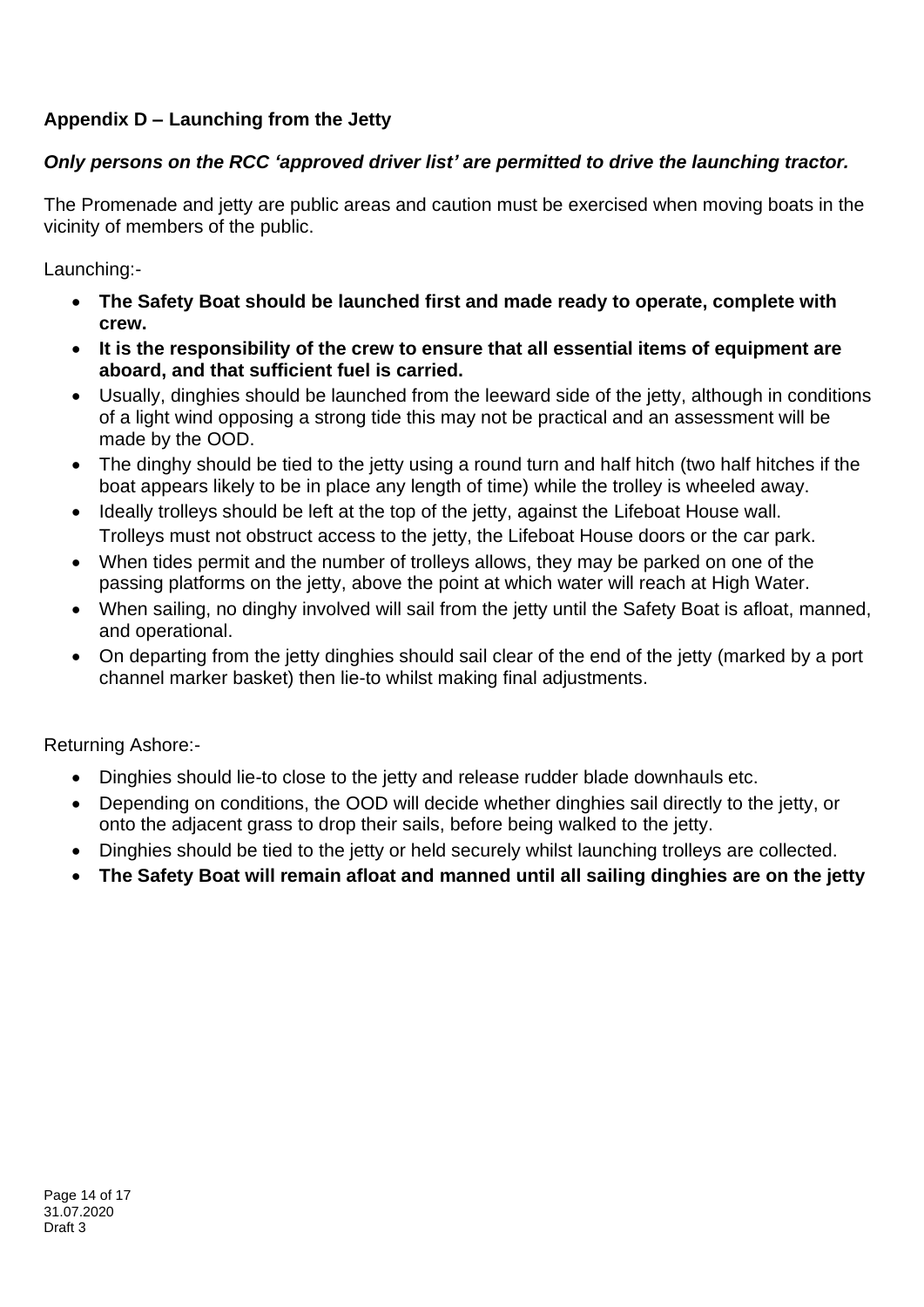## **Appendix E**

## **[A copy to be signed by safety boat crews operating in contravention of HM Government's guidance on social distancing]**

'Special' procedures are to be adopted whilst operating the safety boat during the Covid-19 pandemic period commencing 20.07.19: -

| 1. Helm: I confirm that I do not have any of the symptoms of Covid-19. |  |
|------------------------------------------------------------------------|--|
| ' am aware that I may be compromising HM Government's guidance '       |  |
| On 'Social Distancing'.                                                |  |

| 2. Crew: I confirm that I do not have any of the symptoms of Covid-19 |  |
|-----------------------------------------------------------------------|--|
| I am aware that I may be compromising HM Government's quidance        |  |
| on 'Social Distancing'.                                               |  |

3. I am the helm of the safety boat and by default the Officer of the Day (OOD) and am responsible for those duties attributable to the OOD by the sailing regulations within the club's handbook and special requirements noted in the document [SPECIAL OPERATING and SAFETY PROCEDURES for CLUB SAILING during COVID\_19 Pandemic]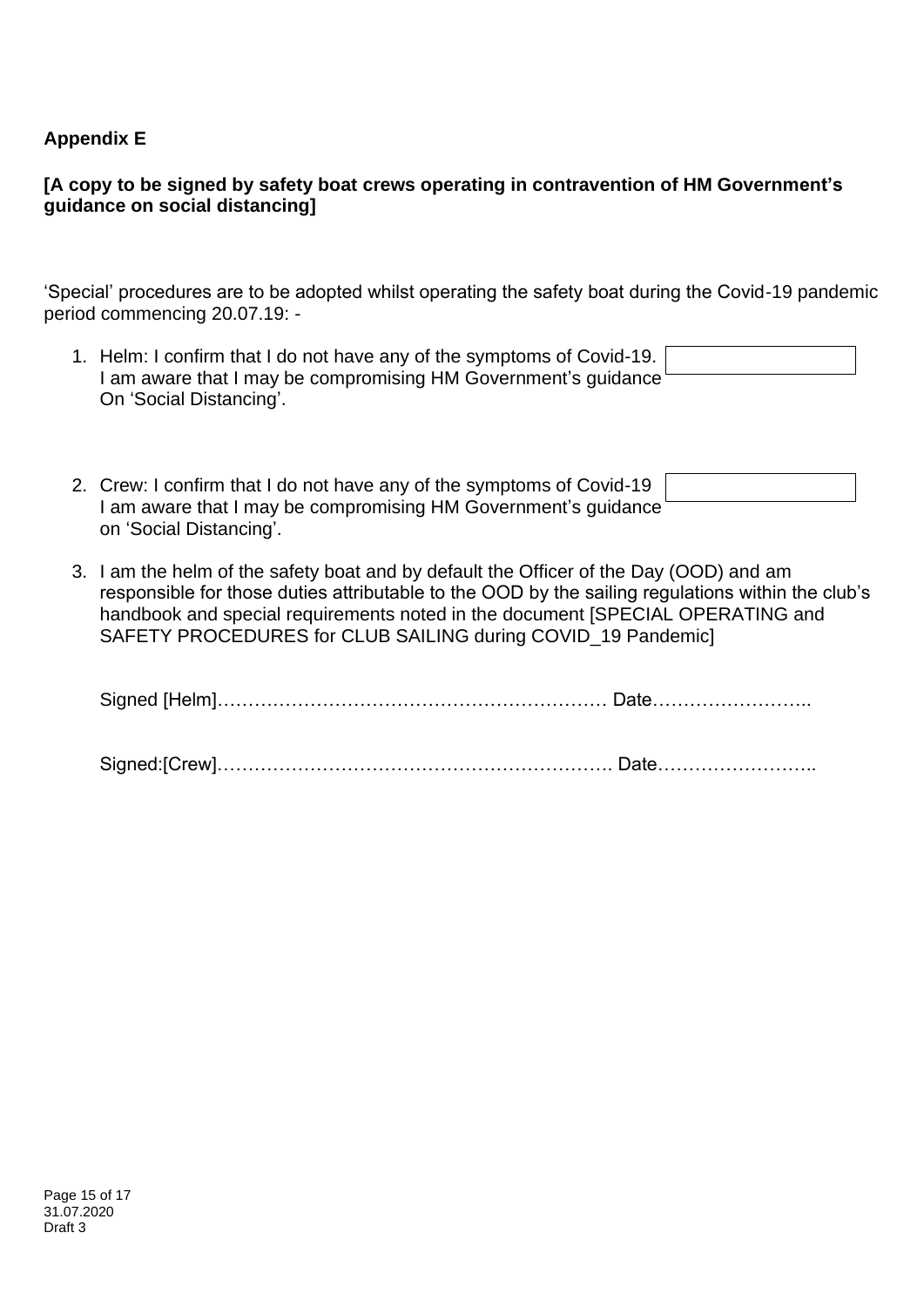# **Appendix F – Emergency Procedure**

Emergency Procedure Flow Chart (See below)

Page 16 of 17 31.07.2020 Draft 3